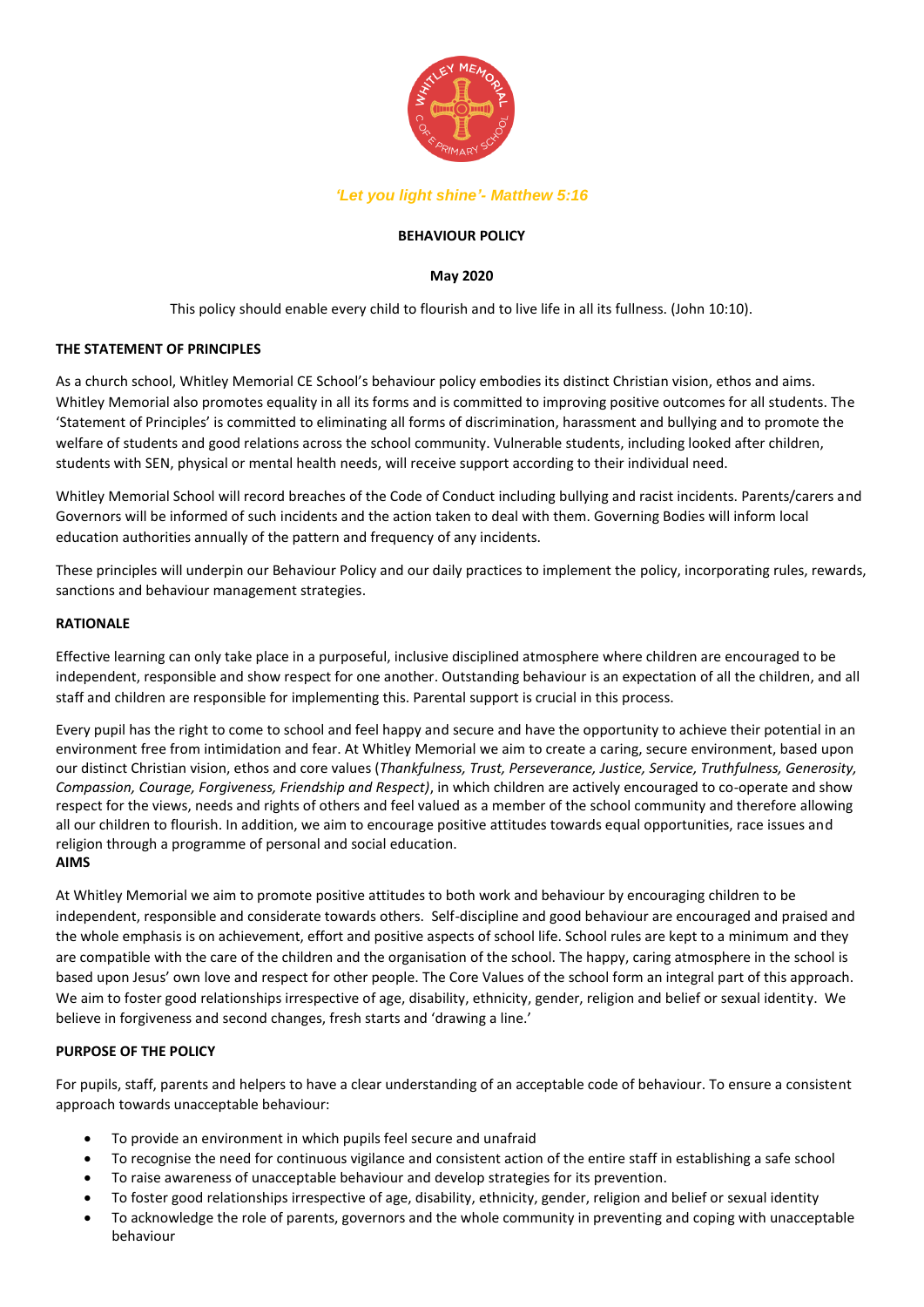- To acknowledge the role of pupils in preventing unacceptable behaviour
- To assist pupils in developing self esteem and self discipline and adherence to high standards of behaviour which contribute to effective learning
- To create an atmosphere in which children, staff, governors and members of the wider community can work together for the mutual benefit of all
- To promote and model 'good' behaviour

### **GUIDELINES**

Although the head teacher has overall responsibility for the discipline in the school an effective policy can only be achieved with the full support of children, staff and parents. The Home / School Agreement outlines the expectations of all concerned with regard to both work and behaviour. Copies of the agreement are sent home to the parents and discussed with pupils.

### **EXPECTATION AND STRATEGIES**

#### **In the classroom**

Discipline is the responsibility of the class teacher, support staff and children to ensure a happy, safe learning environment. Children are made aware of the shared standards within the classroom and are involved in forming a small set of rules. Good work and behaviour is praised and encouraged. This may take the form of a House point, star, sticker or certificate. Special mention is made of good role models. We regularly have a WOW Assembly on a Friday morning and Nursery children on a Friday afternoon, in their classroom, to which parents are invited. Each teacher nominates two children from their class to receive a WOW certificate and everyone is told what they were awarded it for (eg. excellent effort, kind deeds, or related to our Core Values etc). Positive behaviour is promoted and the Core Values of the school form an integral part of this approach, including forgiveness and second chances.

#### **Worship**

It is an expectation that children will come calmly and silently into Worship and sit smartly and listen. The children are expected to show respect. Whole school Worship promotes the core values of friendship, kind words and kind deeds. The core values of the school form an integral part of this approach.

#### **Movement around the school around the school**

Discipline is the responsibility of all staff and children. Teachers and TAs should ensure that children are silent before entering Worship and entering back into school after playtime. Children should understand the expectations and be silent and in control of their own behaviour.

#### **P.E. Lessons**

Controlled, sensible behaviour is essential in any PE lesson to ensure the highest standards of safety. Children who are a danger to others, persistently aggressive or lose their temper in competitive situations are given time out from PE until their behaviour is acceptable.

### **Playtime and lunchtime Behaviour**

Playtime Golden Rules

We follow the rules devised by Jenny Mosely:

- 1. We are gentle
- 2. We are kind and helpful
- 3. We play well with others
- 4. We care for the playground
- 5. We listen and forgive and give second chances
- 6. We are honest

Posters of the Golden Rules/ Playground Rules and Dining Hall rules will be put up around the school. Children will be taught about the different rules in a Worship session and through core values.

It is important that all children feel happy and secure in the playground. At morning playtime there is always a teacher and at least 2 teaching assistants on duty for each area of the yard. At lunchtime there is a minimum of one supervisory assistant per year group and a senior supervisor. Duty teachers and all teaching assistants will keep to their 15-minute break time. All adults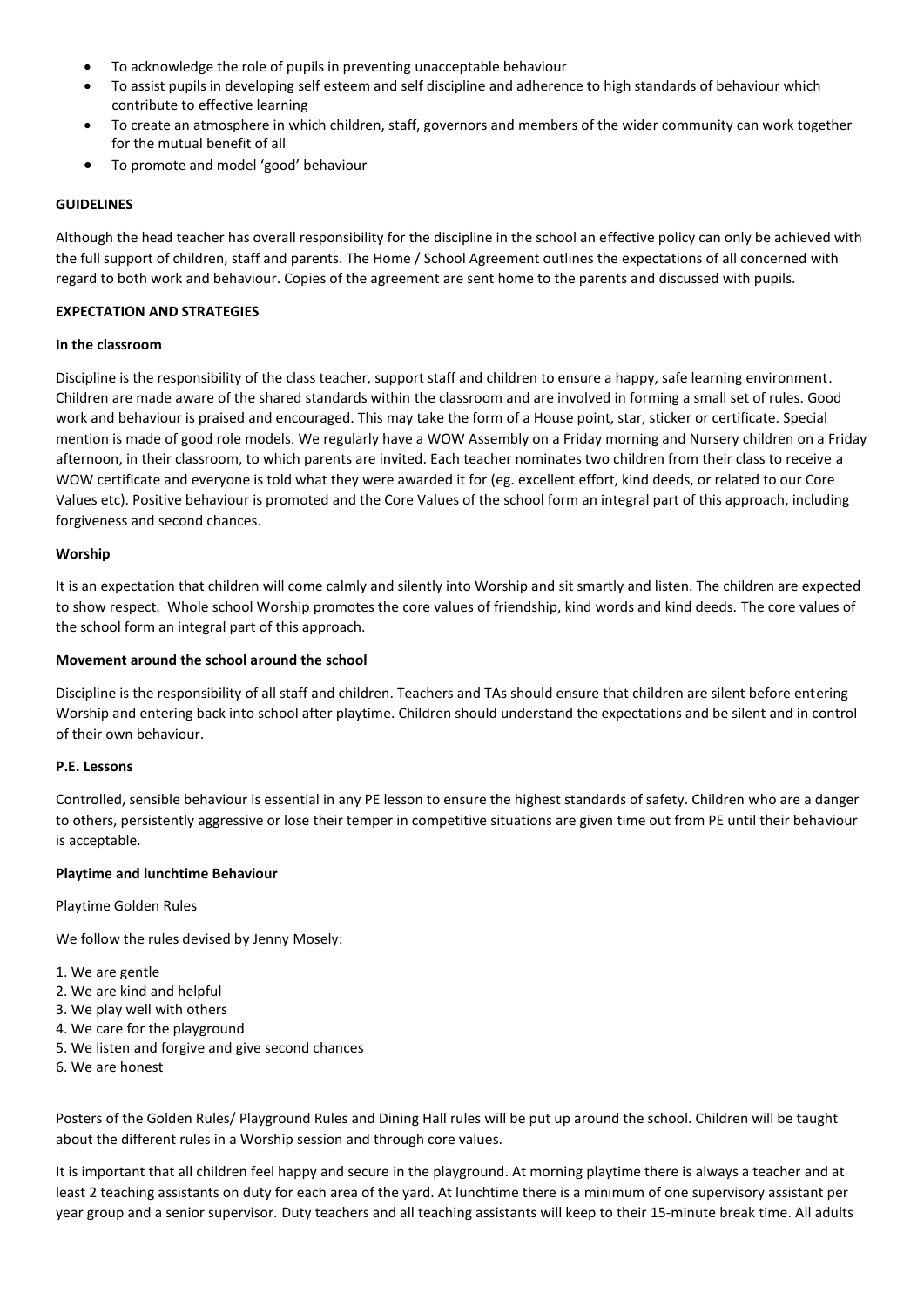must be vigilant and ensure the whole play area is covered and watched. Teaching assistants and lunchtime supervisors may be given particular target children, who may need extra help to behave, to monitor.

During morning play, the back door will be closed to minimise children from wandering back into school, this is not possible at lunchtime. The doors will be securely closed at the end of playtime. Children must ask permission to re-enter school to go to the toilet or to re-enter school for any other reason. To line up there will be 3 whistles: 1: stop, whistle 2: line up, whistle 3: silence

Staff are employed to run lunchtime nurture groups when necessary. All adults should join in and encourage the children to play games. The dinner staff have received training in playground games. The Adventure Playground and other amenities in the playground will be used as much as possible, weather permitting.

Any incidents that occur during these periods are recorded and reported to the teacher, and passed on to the Key Stage Leader and then Head teacher. The incidents are then investigated and appropriate action taken. Reports of the incidents are filed with the teacher on CPOMS.

## **Visits out of school**

It is an expectation that children's behaviour will be exemplary at all times and be good role models for our school. They are expected to be polite and courteous to members of the public and other adults that they encounter. The expectations will be shared with children, staff and any other helpers before they leave school. Possible risks caused by a child's behaviour will be identified in the Evolve risk assessment, via the ESP.

## **House Reward Scheme**

The school has a whole school reward system. Across Years 1-4 the children and staff have been equally divided into houses. The children can be given, by any member of staff, house points for positive behaviour of any type and displaying the school's Core Values. The dinner staff will be given tokens that they can give to the children at dinner play, for following the playtime rules, which can then be exchanged for house points from their teacher. The points are collected each half-term and celebrated in a special Worship session. At least twice a year the children in each house will meet and work together in mixed age groups.

## **SUPPORTING PUPILS**

As a 'Thrive' school and taking into account individual students, Whitley Memorial must consider individuals' needs and circumstances when applying the school's Behaviour Policy, including in regard to race, religion and culture, SEN, disability and the circumstances of other vulnerable pupils. In doing so the school must act in accordance with the Disability Discrimination Act 2005 (Code of Practice for Schools – Disability Discrimination Act 2005) and the SEN duties in the Education Act 2001, both of which were amended by the SEN and Disability Act 2014. It is important, where necessary, to differentiate between a student with SEN (learning) and SEN (behaviour), whilst accepting that a student may have both learning and behavioural needs.

Students identified as exhibiting unsatisfactory behaviour may need support to improve their behaviour until it can be described as falling within the acceptable norms of the school. It may be that intervention by the class teacher, Key Stage Leader, Deputy or HT is sufficient to improve behaviour. Sometimes additional measures are required. Where appropriate, these are decided on in consultation with the SENCO.

Individualised Pupil Passports and reward systems will be in line with the Special Educational Needs & Inclusion policy in which Inclusive Provision is defined as "educational provision to remove the child's barriers to learning, which is additional to, or otherwise different from, the differentiated educational provision made generally for children of the same age in maintained schools".

## **REPORTING AND RECORDING**

Reports of incidents are initially dealt with and recorded by the adult to whom they are reported. Incidents are recorded on CPOMS which are electronically sent to the Head Teacher, Deputy Head Teacher and SENCO. Any concerns raised by parents are recorded on CPOMS.

# **MONITORING AND EVALUATING THE POLICY**

Evaluation will ensure that the policy remains responsive to changing needs while continuing to prevent unacceptable behaviour.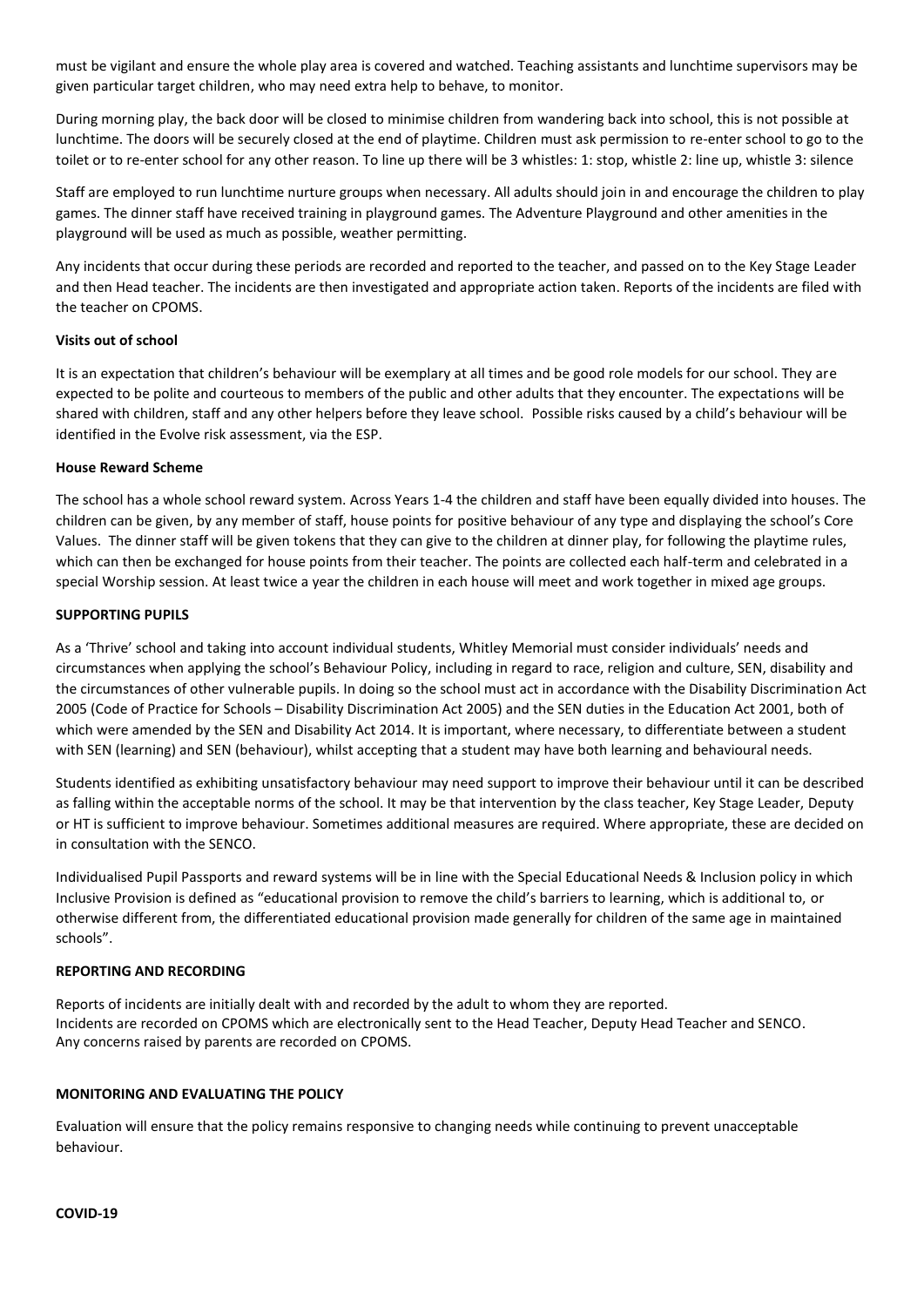The school will sanction, up to and including exclusion, pupils who wilfully refuse to adhere to arrangements of social distancing and deliberately cough, spit or bite at pupils or staff, putting them at risk. These children will immediately be removed into a safe, isolated environment and be supervised by an adult. The accompanying adult or adults will be given PPE to wear. Parents will be contacted and told to collect and remove their child from school straight away.

|--|--|--|

**Date of review:** May 2023 Signed…………………………………………………. Chair of Governors